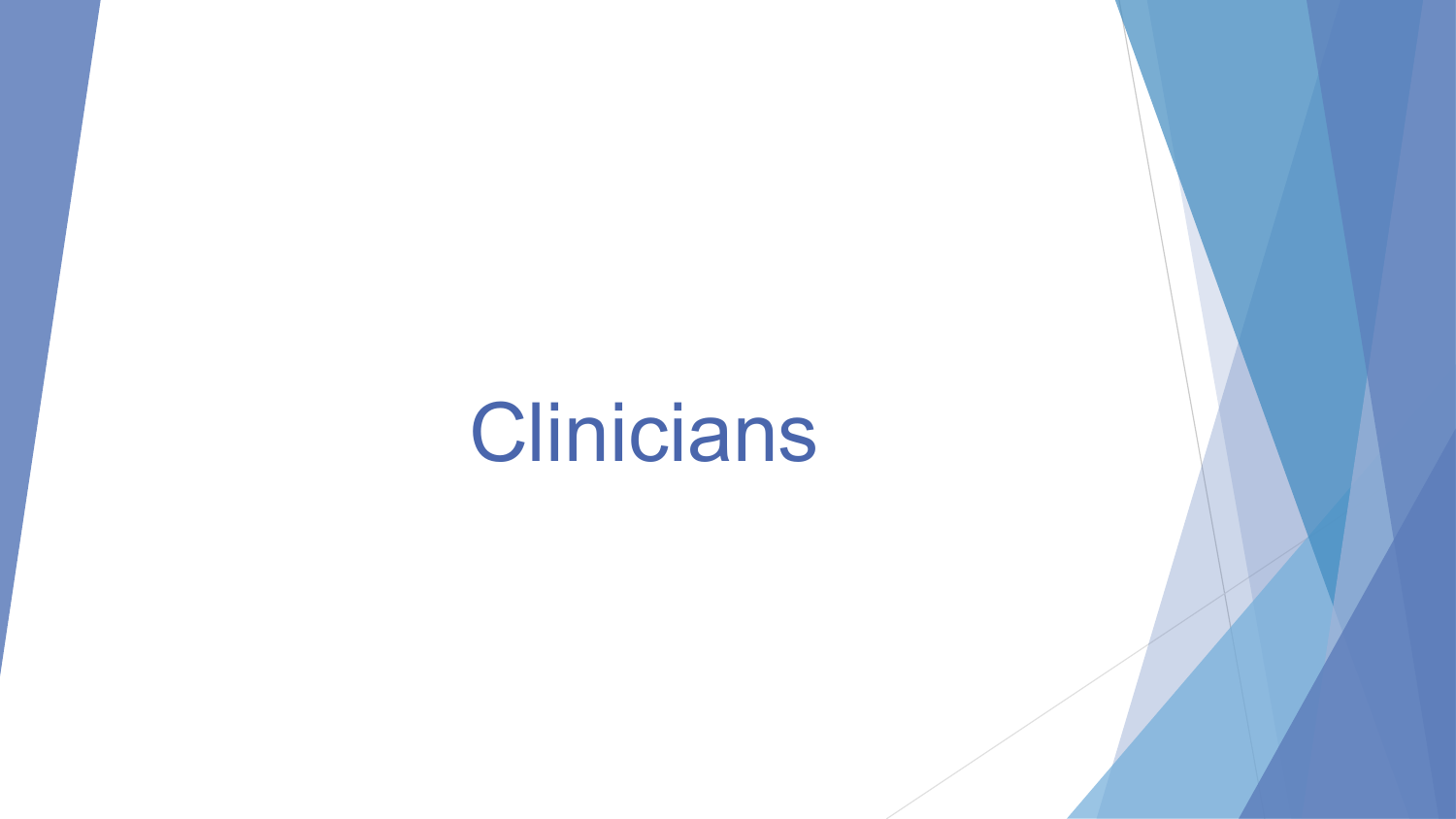#### Clinicians at work

- $\blacktriangleright$  Clinicians want to make their patients as healthy as they can be
- $\blacktriangleright$  Concerned about issues in their practice and community, but are busy seeing patients to investigate in depth
- $\blacktriangleright$  Strengths are reaching and providing care to populations in need and discovering issues/trends specific to a localized area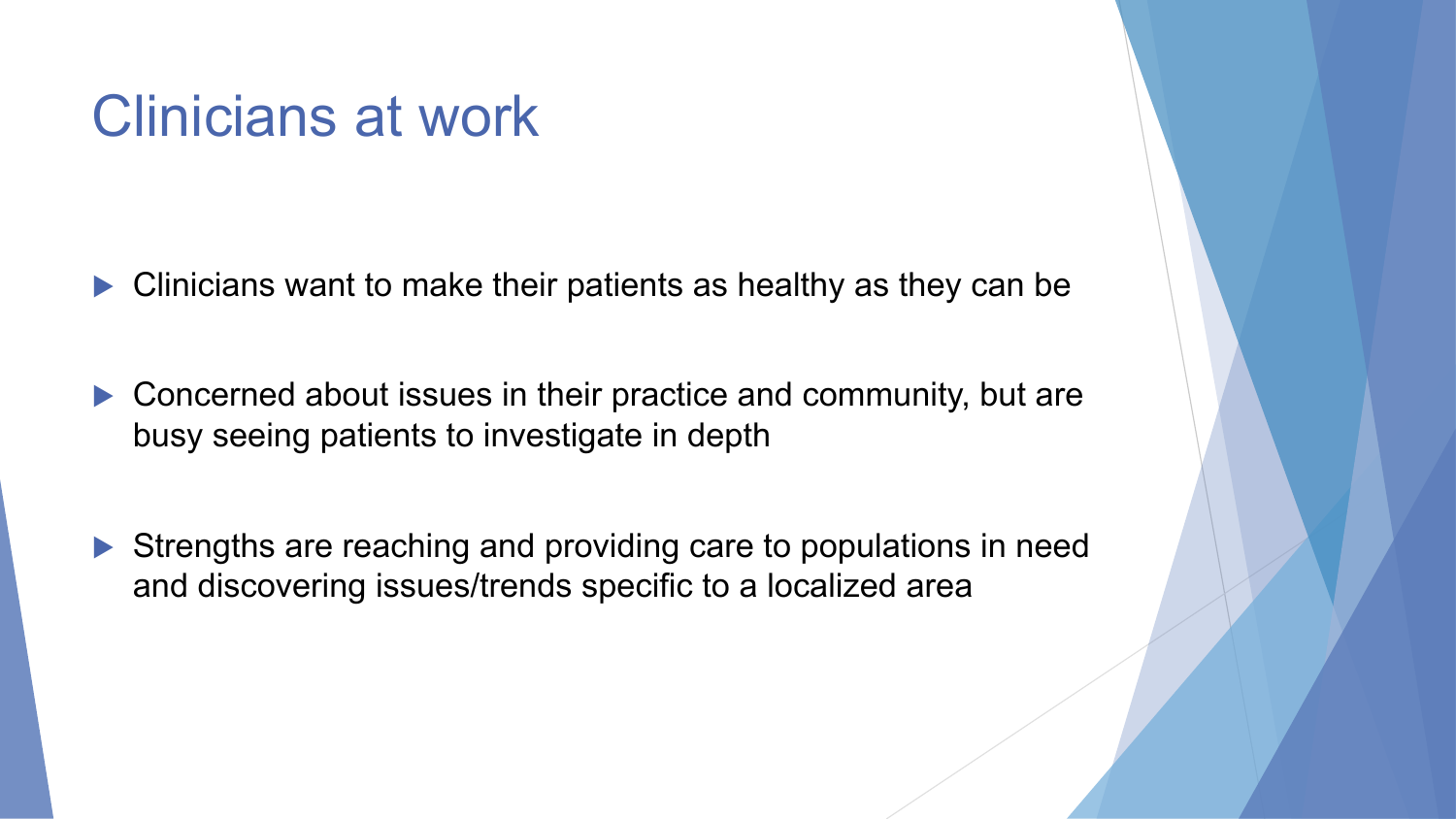## Role of research among clinicians

- Provide quality improvement strategies in clinician's scope of practice
- $\blacktriangleright$  Advance their academic knowledge
- Make the clinician's practice more efficient
- Provide input from the community to improve the practice to better serve them
- $\blacktriangleright$  Provide opportunity for partners to work together on future projects
- $\blacktriangleright$  Allow a connection with the community on a personal basis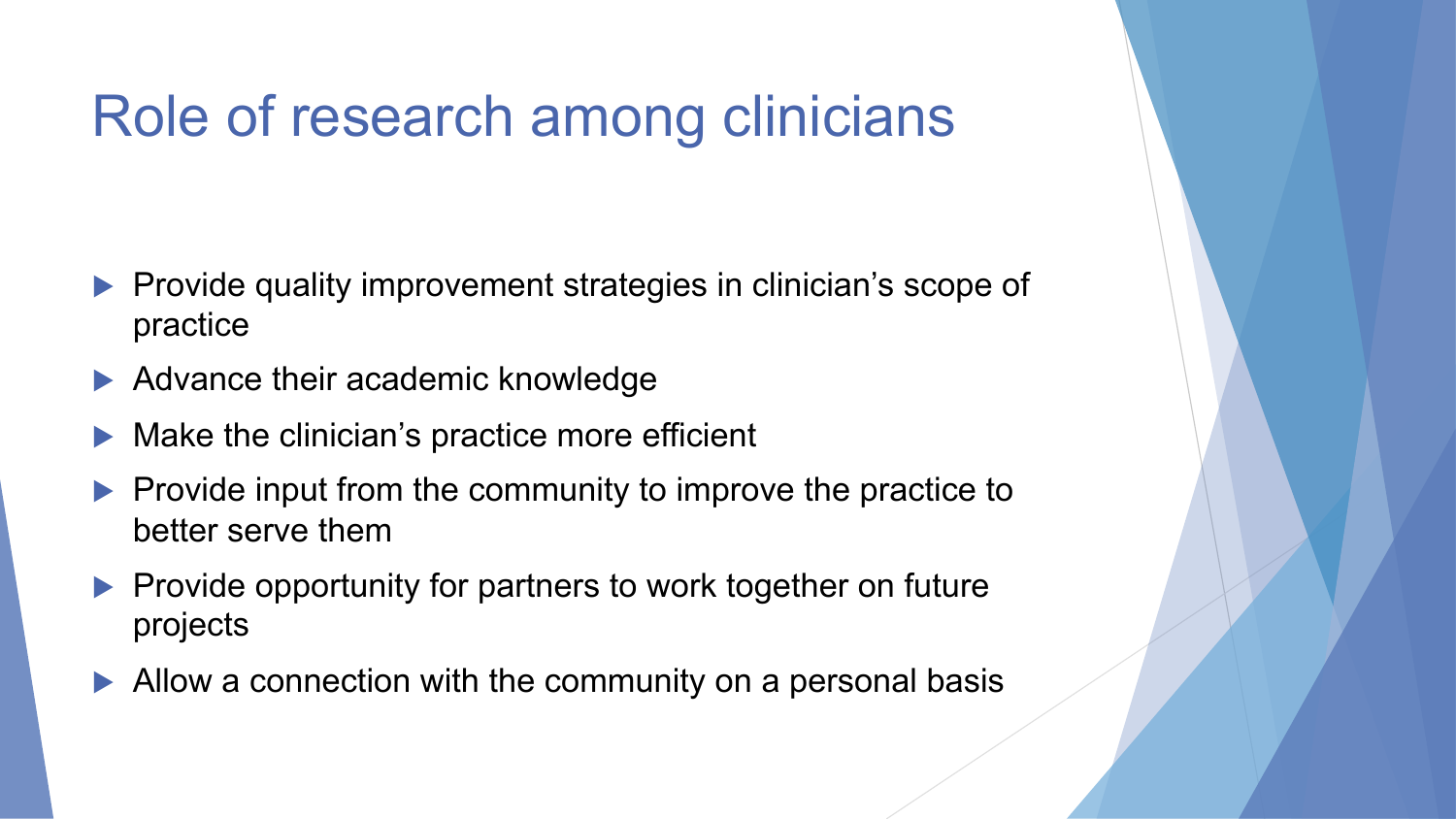## How do partnerships with researchers benefit clinicians?

 $\blacktriangleright$  Researchers help clinicians by...

- $\blacktriangleright$  Assisting in identifying areas of interest and need
- $\blacktriangleright$  Providing assistance to secure funding
- $\blacktriangleright$  Helping to recruit other clinicians to join in the efforts
- $\triangleright$  Organizing research methods and data collection
- $\blacktriangleright$  Developing strategies to improve their quality of care based on research
- $\blacktriangleright$  Helping to share findings to and for the clinicians